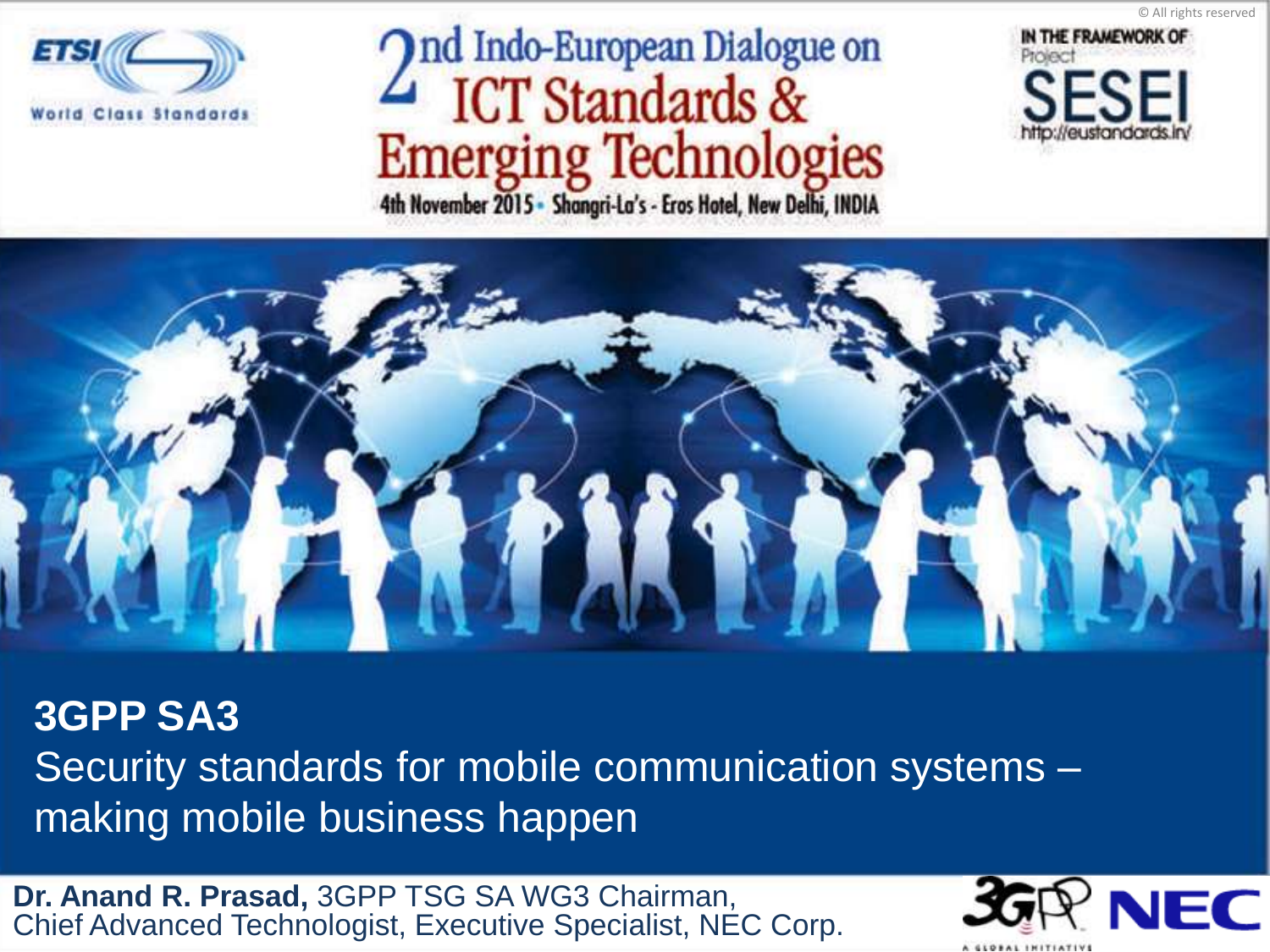## **3GPP TSG SA WG3 (Security) Terms of Reference**

#### $\lozenge$  The WG has the overall responsibility for security and privacy in 3GPP systems

- performs analysis of potential threats to these systems
- determines the security and privacy requirements for 3GPP systems
- specifies the security architectures and protocols
- ensures the availability of cryptographic algorithms which need to be part of the specifications

<http://www.3gpp.org/Specifications-groups/sa-plenary/54-sa3-security>

3GPP SA3 specification location: <http://www.3gpp.org/ftp/Specs/html-info/33-series.htm> Finding specific specification: <http://www.3gpp.org/ftp/Specs/html-info/xxyyy.htm>

Replace xxyyy by specification number, e.g., 33401 for TS 33.401

Indo-European Dialog & Emerging Technologies



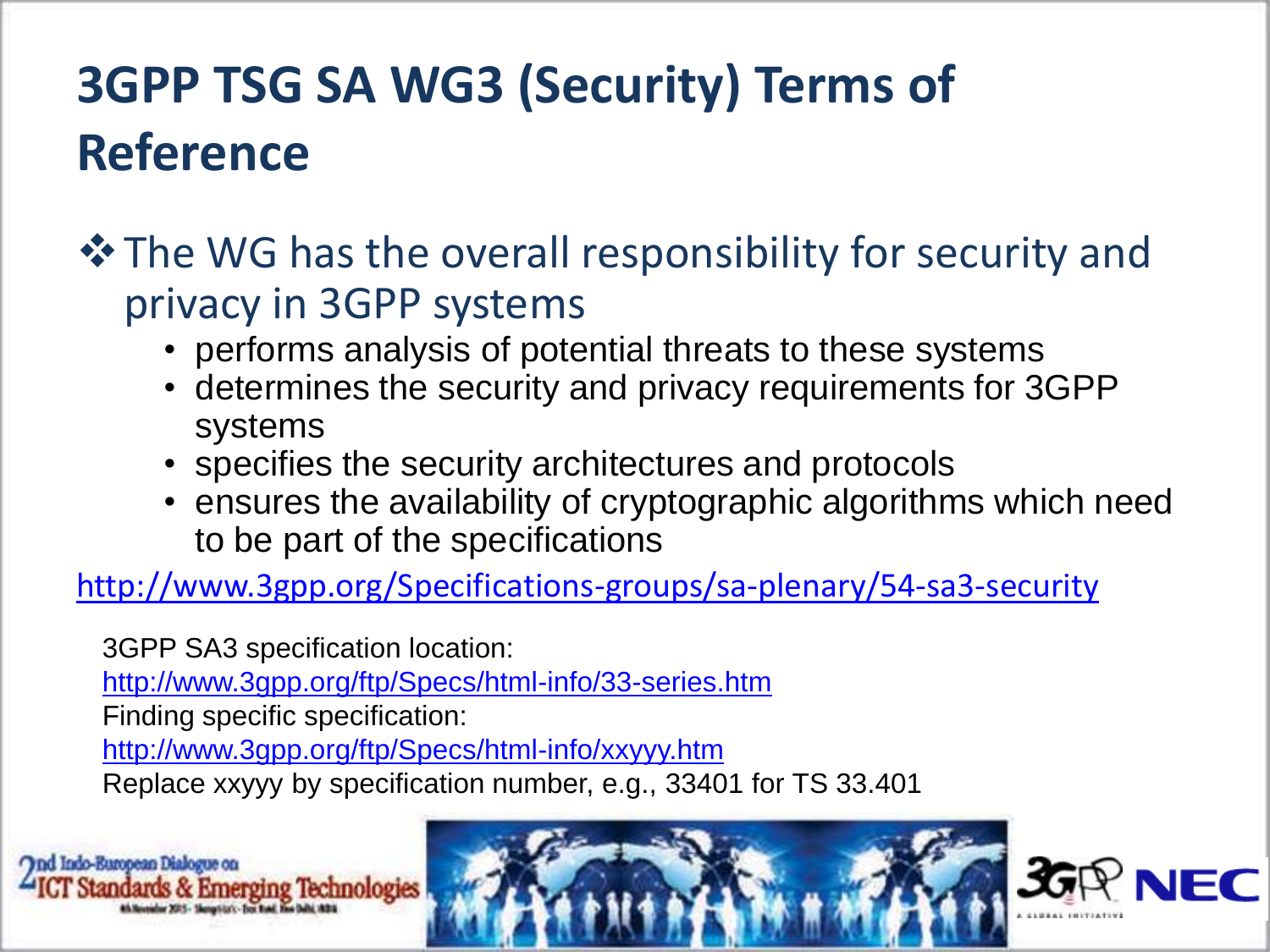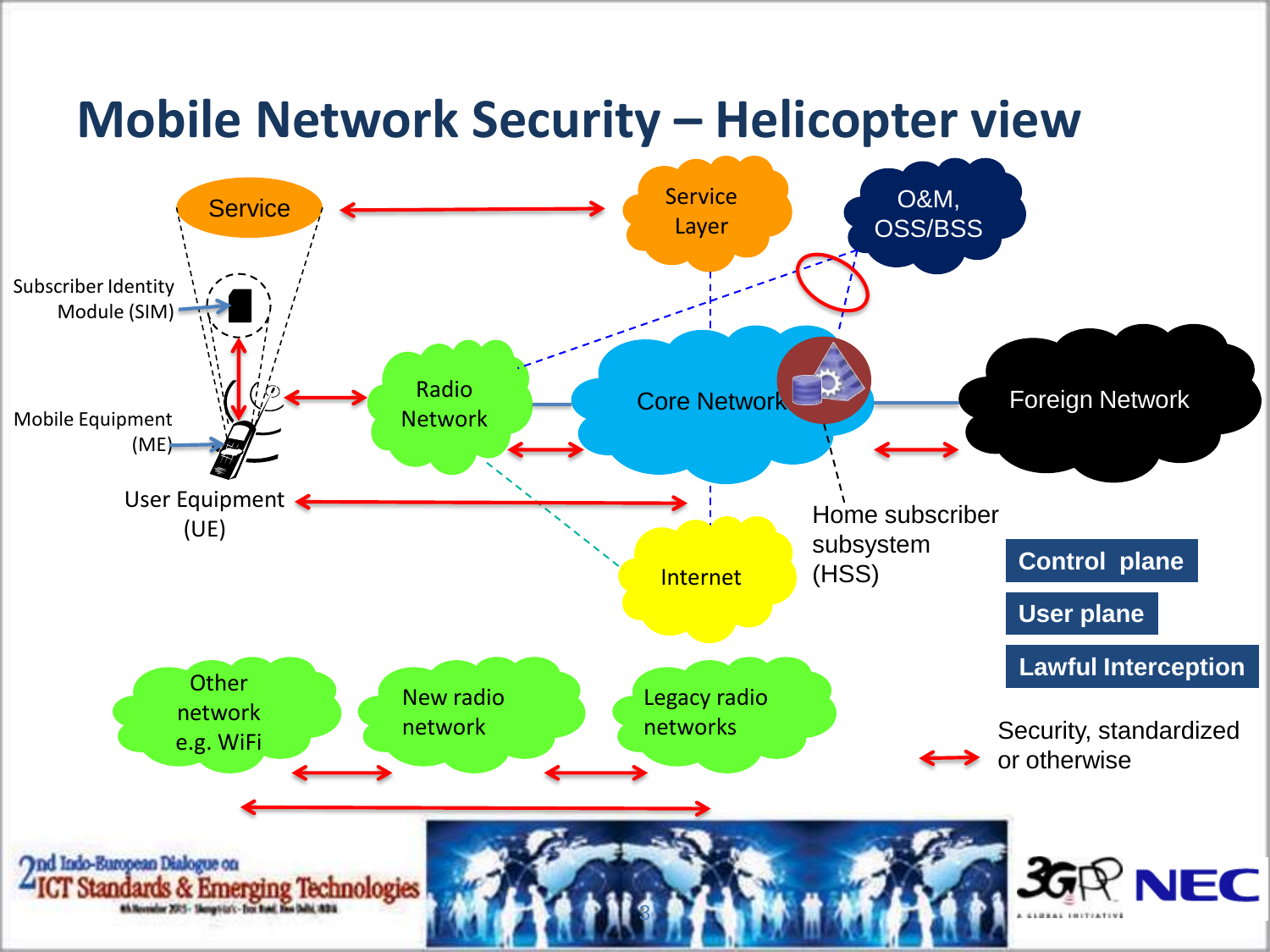### **3GPP SA3 Activities: Selected Topics**



**Ond Indo-European Dialogue on** 

IOPS: Isolated E-UTRAN for Public Safety MCPTT: Mission Critical Push to Talk for LTE ProSe: Proximity based Services IOT: Internet Of Things





erging Technologies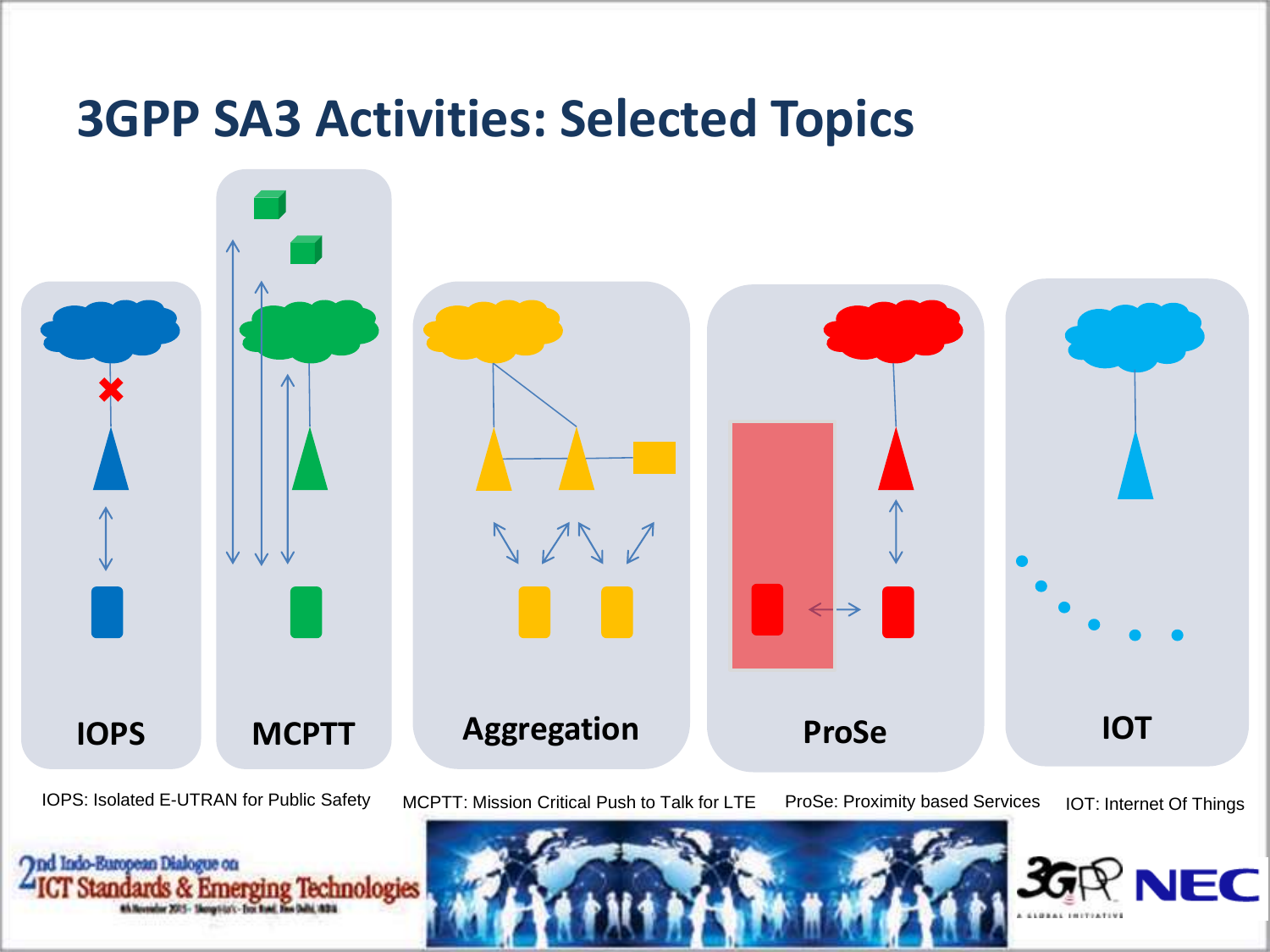### **3GPP SA3 Activities: Security Assurance**